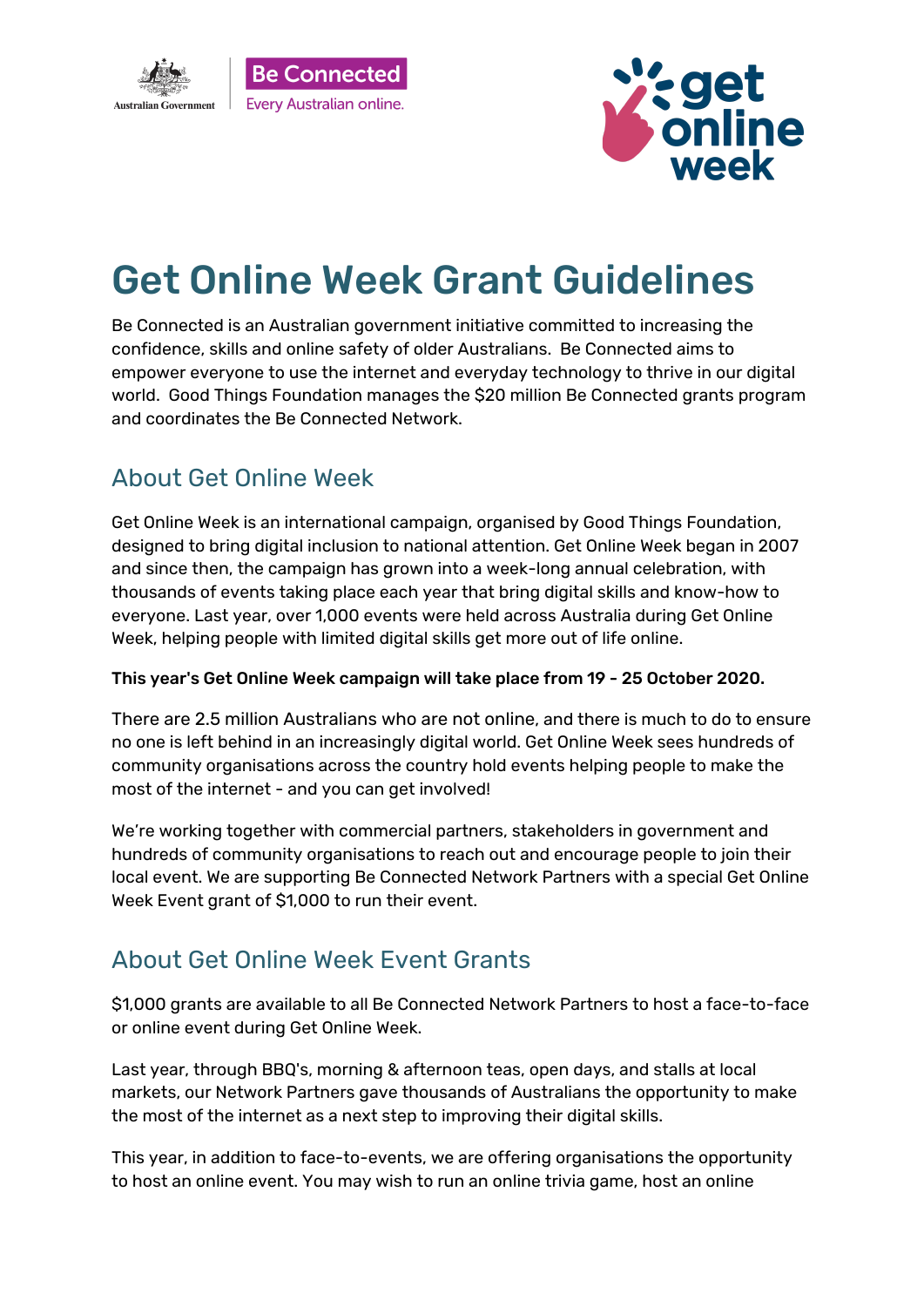cooking class, or play a group game of online bingo. Get creative and think about an online event that your community would like to attend.

Get Online Week will take place from 19-25 October 2020, and all Get Online Week Event grant holders will engage their communities and spread the message that *now's the time to get online*.

## Eligibility - Who can apply?

Organisations who would like to apply for a Get Online Week grant must:

- Be a registered Network Partner within the Be Connected Network
- Acquitted previous grant/s awarded by Good Things Foundation

If you are not yet a Network Partner, you can join through the 'Join the [Network'](https://www.beconnectednetwork.org.au/join-the-network-step-1) page on the Network Partner website. You can apply for a grant as soon as you have successfully joined the Be Connected Network.

#### Grant Requirements

- 1. Hold at least one face-to-face or online event during Get Online Week to engage with your community and illustrate that now's the time to get online
- 2. If staging a face-to-face event, have full accessible premises
- 3. Use Get Online Week resources, the Be Connected learner website, and Network Partner Resources in your event
- 4. Supply at least one photo of your Get Online Week event
- 5. Provide a detailed report of how your Get Online Week activity went including the number of people reached
- 6. Introduce new learners to the Be [Connected](https://beconnected.esafety.gov.au/) Learning Portal and encourage them to sign up to learn new skills

#### What we'd like you to do:

- 1. Promote your event to your community through social media, notice board advertising, or even in the local media.
- 2. Subscribe to the Get Online Week mailing list
- 3. Send a local press release and invite VIPs such as MPs, mayors, and your leadership team.
- 4. Participate in monthly surveys.

#### Support you'll receive from us:

We're here to provide you with support to ensure you are fully prepared to run a successful event, such as:

● Get Online Week event resources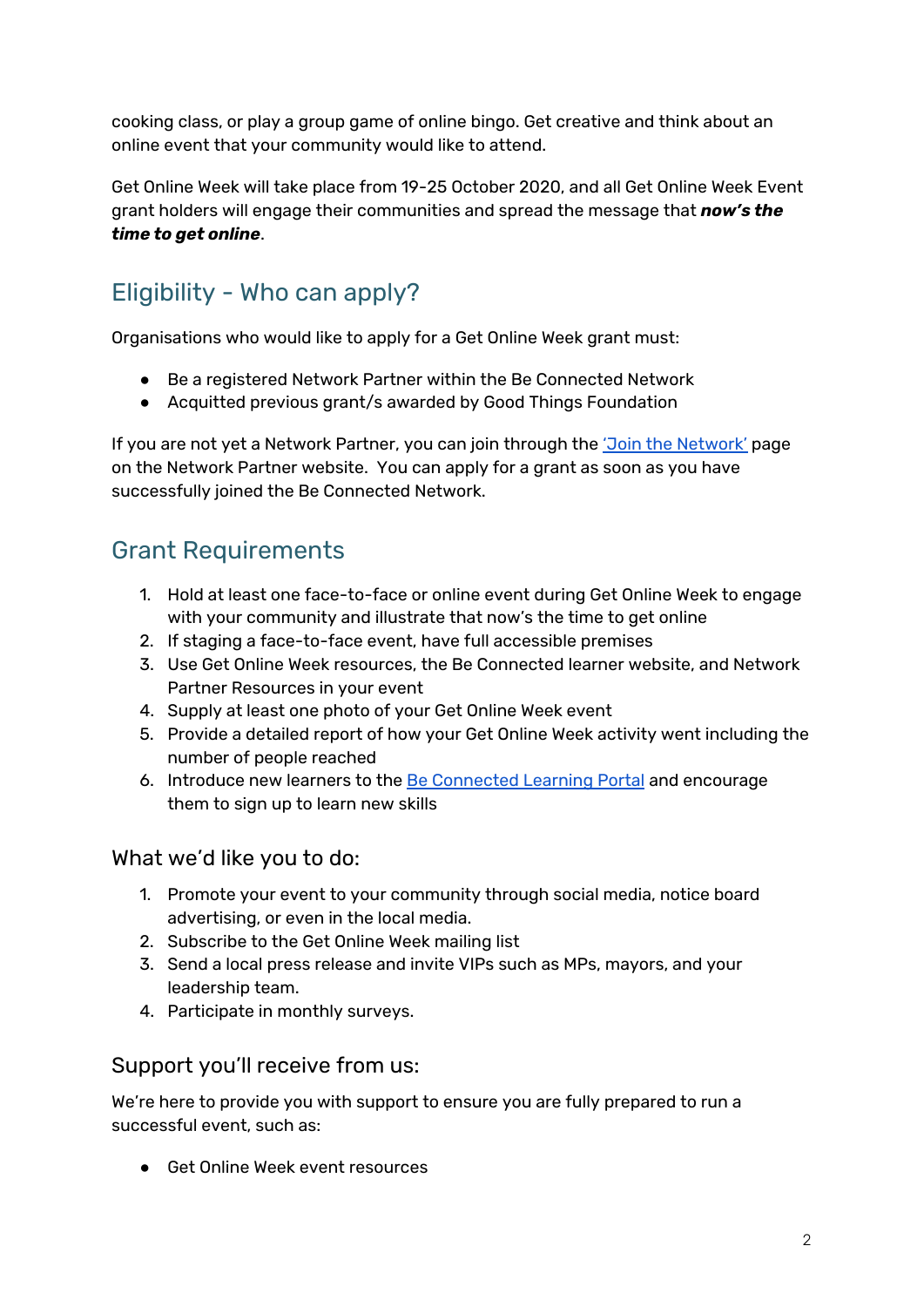- Press release and invitation templates
- Ideas/themes for sessions
- Social media guidelines and tips for advertising
- A webinar on running successful events

#### Government Regulations on Social Gathering

Organisations who wish to hold a face-to-face event must ensure that, at the time of submitting their application, their proposal is within federal, state and local government safety laws and regulations on public gatherings.

As we are living in uncertain times, we appreciate that these circumstances may change between now and Get Online Week.

In the event that social gathering restrictions are reimposed in your area, which prevent you from hosting a face-to-face event, we will consider requests to either transition to an online event during Get Online Week or defer hosting your face-to-face activity to a future agreed date/event.

## Use of Funds

You are required to clearly outline your proposed expenditure in the budget you submit with your application. Budget's must be realistic i.e. funding is spent on activities that can be justified as supporting your event, such as:

- Marketing/promoting your event
- Presenter/staff costs
- Devices
- Internet fees
- Catering
- Room hire
- Printing of resources
- Equipment hire

#### Notification and Payment

All applicants will be notified on the outcome of their application via email on 16 September 2020.

If your application is successful, the full amount of the grant, \$1,000 (+ GST if applicable), will be transferred to you from 21 September 2020, once a contract has been accepted online and an invoice has been emailed to [connect@goodthingsfoundation.org](mailto:connect@goodthingsfoundation.org).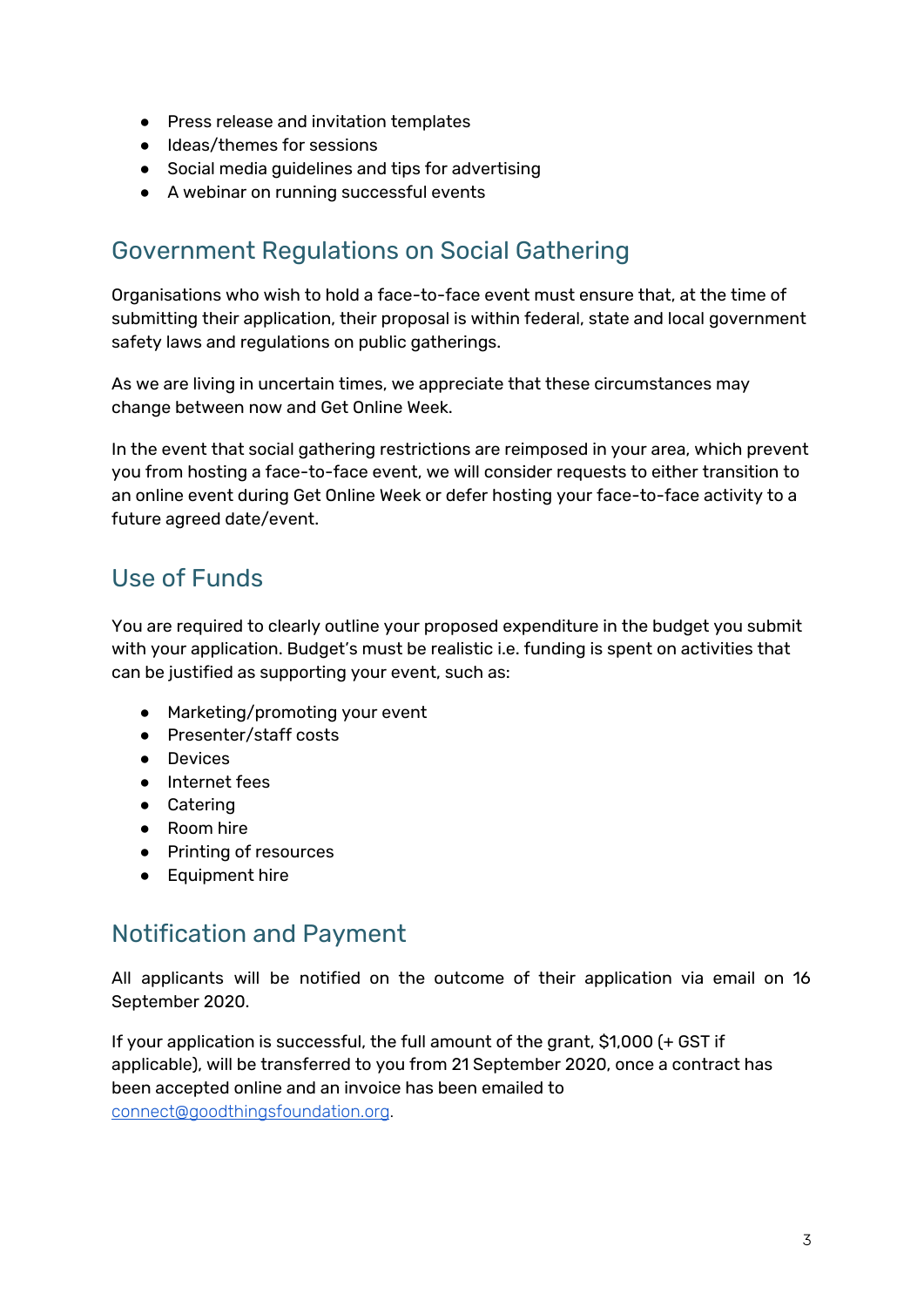Please note, failure to accept the contract and submit an invoice to Good Things Foundation by **Friday, 16 October 2020**, will result in our grant offer being withdrawn.

### Project timeline

Unlike last year, where we had two rounds of funding for Get Online Week grants, this year there will be only one funding opportunity available for organisations to apply for funding.

The key dates are:

| <b>Activity</b>                            | <b>Date</b>                                    |
|--------------------------------------------|------------------------------------------------|
| Online applications open                   | Monday, 27 July 2020                           |
| Deadline for applications                  | Wednesday, 9 September 2020 by 23:55<br>(AEST) |
| Communication of results to all applicants | Wednesday, 16 September 2020                   |
| Payment date                               | Monday 21 September 2020                       |
| Project start and finish date              | 19 October to 25 October 2020                  |
| Final report and financial acquittal       | Friday, 6 November 2020                        |

## Reporting

Successful applicants will be required to submit a final report and financial acquittal by Friday 6 November 2020. In the report we would like to know:

- a. A brief overview of your event (what you did, when, where, and for how long your event took place)
- b. The number of people that attended/you engaged with
- c. How many of these people signed up to the Be Connected Learning Portal or were registered on CaptureIT
- d. Images, quotes and stories
- e. Expenditure (what did you spend the funds on?)

#### How do I apply?

The application period is open from 27 July to 9 September 2020. Please log on to the [Network](https://www.beconnectednetwork.org.au/grant-program) Partner site and submit your application online. You can see an example of the form below.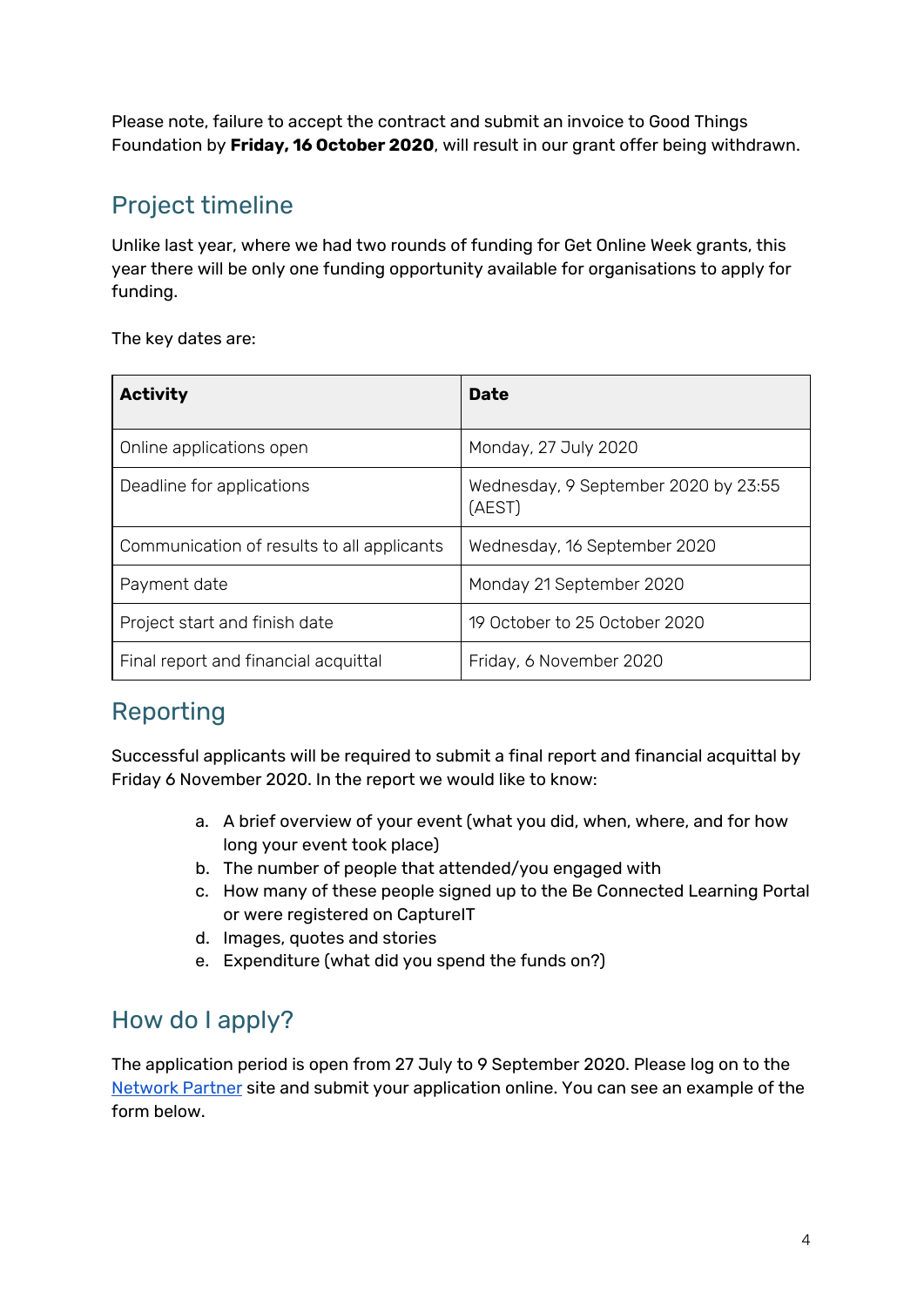# Application form

Question 1 will be pre-filled but you should double check that the information is correct.

Question 2 will check that you qualify for the grant.

Question 3 is where you tell us about your event.

## Application Questions:

#### 1. Your organisation and application details

The following fields will be pre-filled. Please check that your details are correct.

- 1.1 Organisation name
- 1.2 Network Partner number
- 1.3 Centre address
- 1.4 Primary contact
- 1.5 Telephone number
- 1.6 Email address

#### 2. Conditions of grant

Please ensure that you can select yes to all of the qualifying criteria outlined below:

- If engaging digital mentors, we agree to undertake police checks for all digital mentors. Please note: if you are successful you won't be able to accept the Terms and Conditions of the grant until you have current police checks in place
- We agree to ensure that our organisation has public liability insurance
- We have fully accessible premises (if staging a face-to-face event)
- We agree to subscribe to the Get Online Week mailing list
- We agree to host the event between 19-25 October 2020
- We agree to incorporate the 'Now's the time to get online' theme of Get Online Week in our event
- We agree to use Get Online Week resources, the Be Connected learner website, and Network Partner resources in our event
- We agree to participate in monthly surveys
- We agree to submit a detailed report of our Get Online Week activities, including at least one photo of our event, to Good Things Foundation

#### 3. The Event

3.1 Which target audience(s) are you aiming to reach with your event:

- Aboriginal and Torres Strait Islanders
- Culturally and linguistically diverse individuals